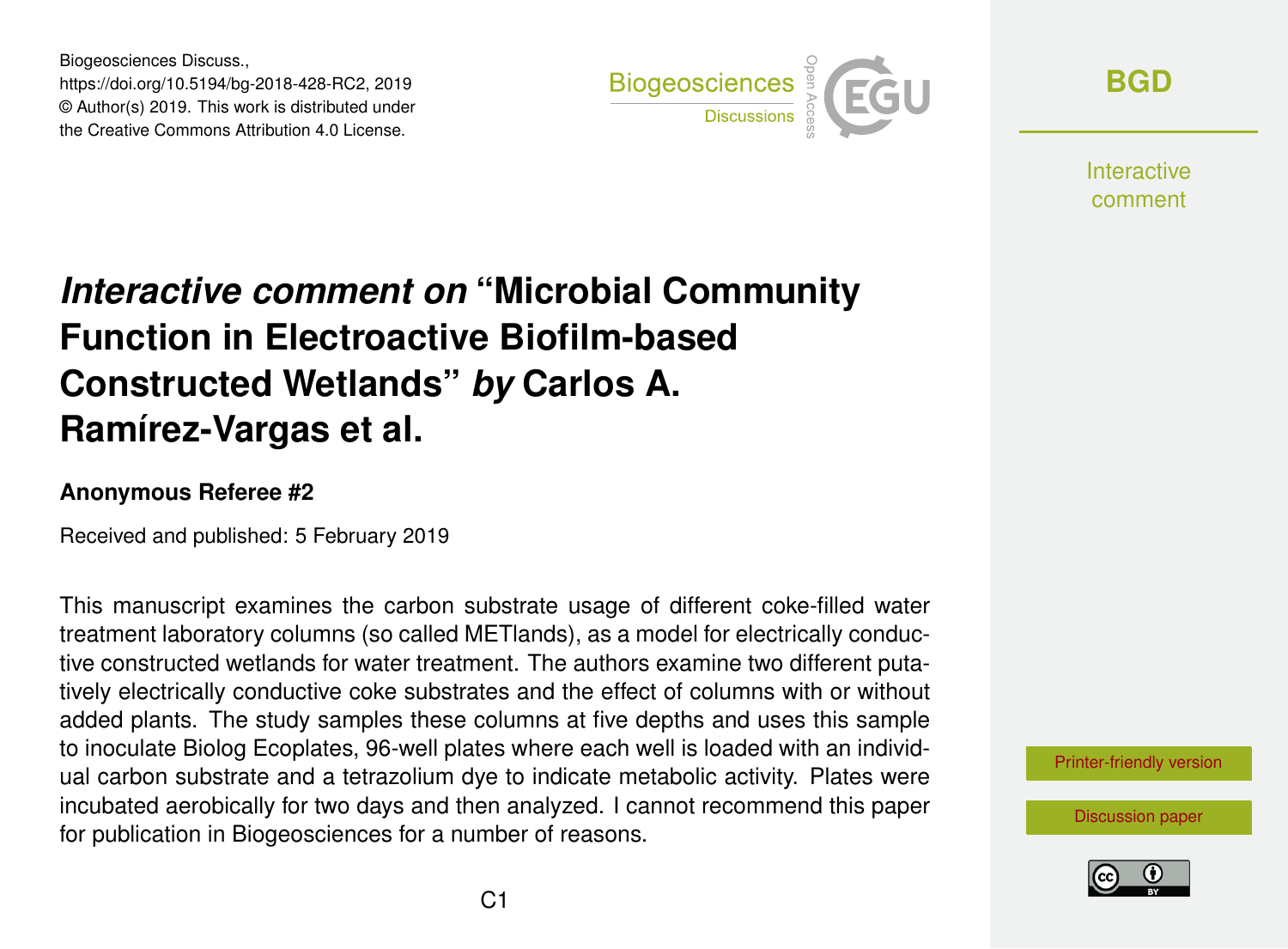1) This experimental set up is problematic in that it introduces a strong culture-bias: only organisms capable of being cultured in the provided media at ambient oxygen concentrations will grow and be assayed for their carbon utilization. Given that their experimental columns are suboxic (∼4 mg/L) and that their entire premise is that the electrical conductivity of these columns stimulates activity, it is really not clear to me what the significance of their findings using an aerobic culture-based assay will be. Is this type of analysis done in other studies? Absolutely. However, I would argue that it's biogeochemical relevance to in situ processes is minimal and does not merit publication in a journal focused on biogeochemical transformations

2) The focus on this paper is very much on identifying phenotypic differences between these different water treatment systems, and much less on the biogeochemical significance of this engineered system. As such, this paper seems like it would find a better audience in a more applied or engineering-focused journal than in Biogeosciences.

3) The written English throughout is in need of revision and does not meet publication standards in its current form. It would benefit significantly from the assistance of a professional editor.

4) Regrettably, I am unable to find important cited paper p2. Ln 35: Esteve-Nuñez, A., 2015. Electricity-generating bacteria. Bioelectrogenesis: sustainable biotechnology. International Innovation, 181, 109-111. The webpage for the journal is no longer available: http://www.internationalinnovation.com/thank-you/ and I am unable to find any record of this journal in our library system. I suggest removing this citation or providing a link to where it could be found. Their other citation regarding METlands, Aguirre-Sierra et al. 2016, was readily available from Environmental Science Water Research & Technology and would be a better reference to use here as it describes the behavior of the system well.

It is somewhat unclear to me, though, how or whether the authors confirm the coke substrates they use are in fact electrically conductive, and whether this electrical con-

## **[BGD](https://www.biogeosciences-discuss.net/)**

Interactive comment

[Printer-friendly version](https://www.biogeosciences-discuss.net/bg-2018-428/bg-2018-428-RC2-print.pdf)

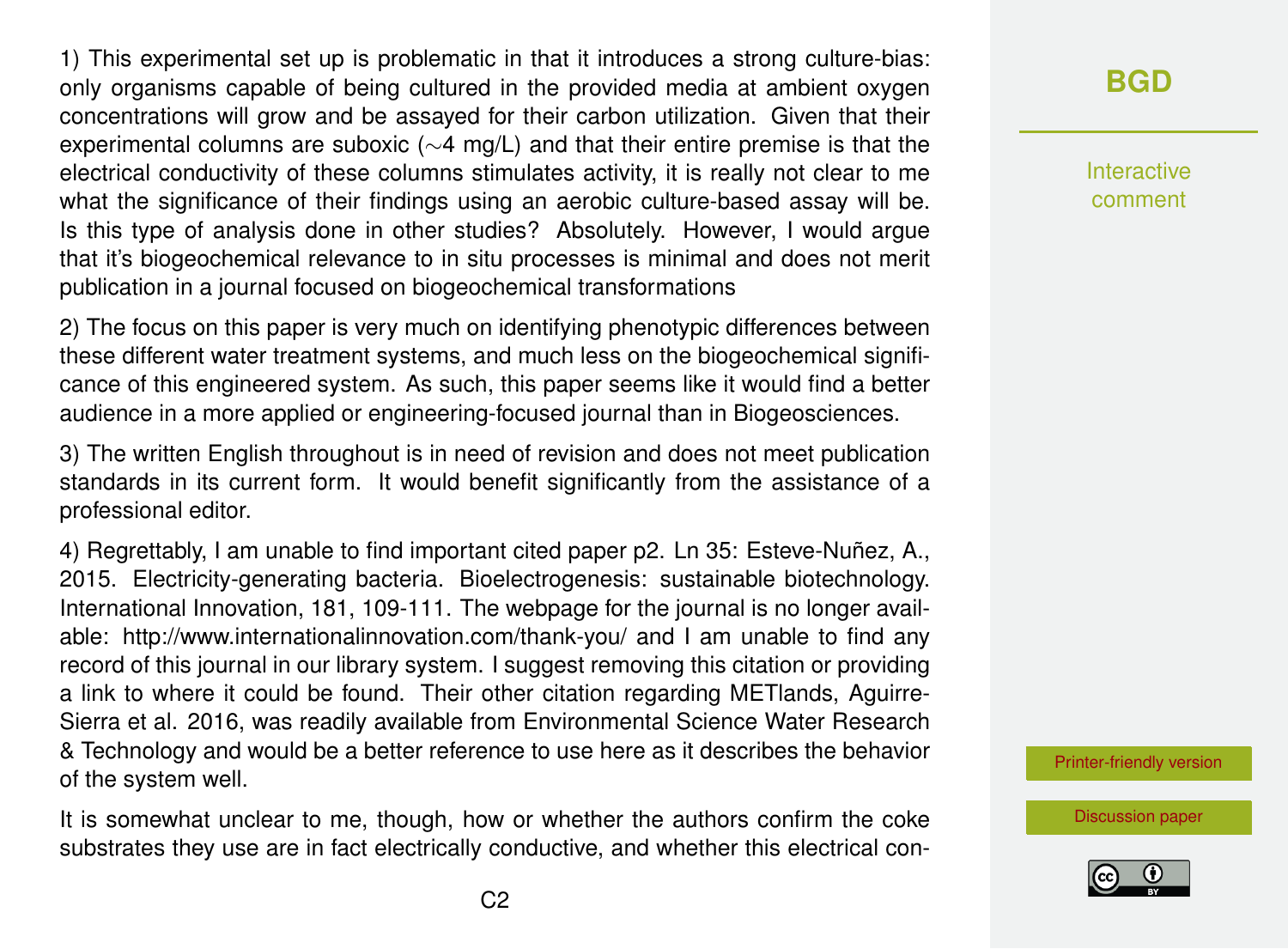ductivity is directly responsible for the observed microbial phenotypes. However, as the engineering and electrochemistry of this system is outside my field, I leave this matter to the other reviewers' and editor's discretion. I instead focused on chemical and microbial aspects of the paper.

Comments for improving manuscript: In general, the authors' use of acronyms is distracting. While certainly a few are appropriate for brevity and may well be the convention in their more engineering fields, for many readers the constant rechecking of different acronyms detracts from their overall flow. When using acronyms, be sure it has been defined previously. Examples of acronyms that, in my view, detract more than they add are listed here: CLPP, CSUP, EAB

I have no idea what is being plotted in Figure 1a. What are each is the significance of plotting an aggregate of the response by carbon use guild as a function of depth? I have read p. 6 ln  $3 - 8$  and p.7 ln 18-21 multiple times trying to understand what was done here, but it remains unclear. Why pool by guild as opposed to plotting each carbon source separately and coloring points by guild? Why is the depth the variable being examined? How were samples "pooled" across columns?

Clarify if the points in PCA of Fig 1b are each individual samples collected from the 12 columns at the 5 depths

Minor Issues: p.1 ln 13-14: sentence is grammatically unclear p.1 ln 22: sentence is grammatically unclear p.1 ln 23: incomplete sentence, revise p.2 ln 2: Define COD & BOD p.2 ln 3: EAB not defined p2. Ln25: "anoxic/aerobic" is confusing in this context. Clarify whether you mean it can be both and under which conditions? p.3.ln 7: "Most of these microorganisms" not "most of this microorganism" p3. Ln 11: reference formatting errors; "genera" not "genus" p.3. In  $30 - 35$ : sentence is awkwardly phrased, consider revising. After this point, I stopped marking typographical and grammatical issues – suggest that the services of a professional editor or writer would be of use to the authors.

## **[BGD](https://www.biogeosciences-discuss.net/)**

Interactive comment

[Printer-friendly version](https://www.biogeosciences-discuss.net/bg-2018-428/bg-2018-428-RC2-print.pdf)